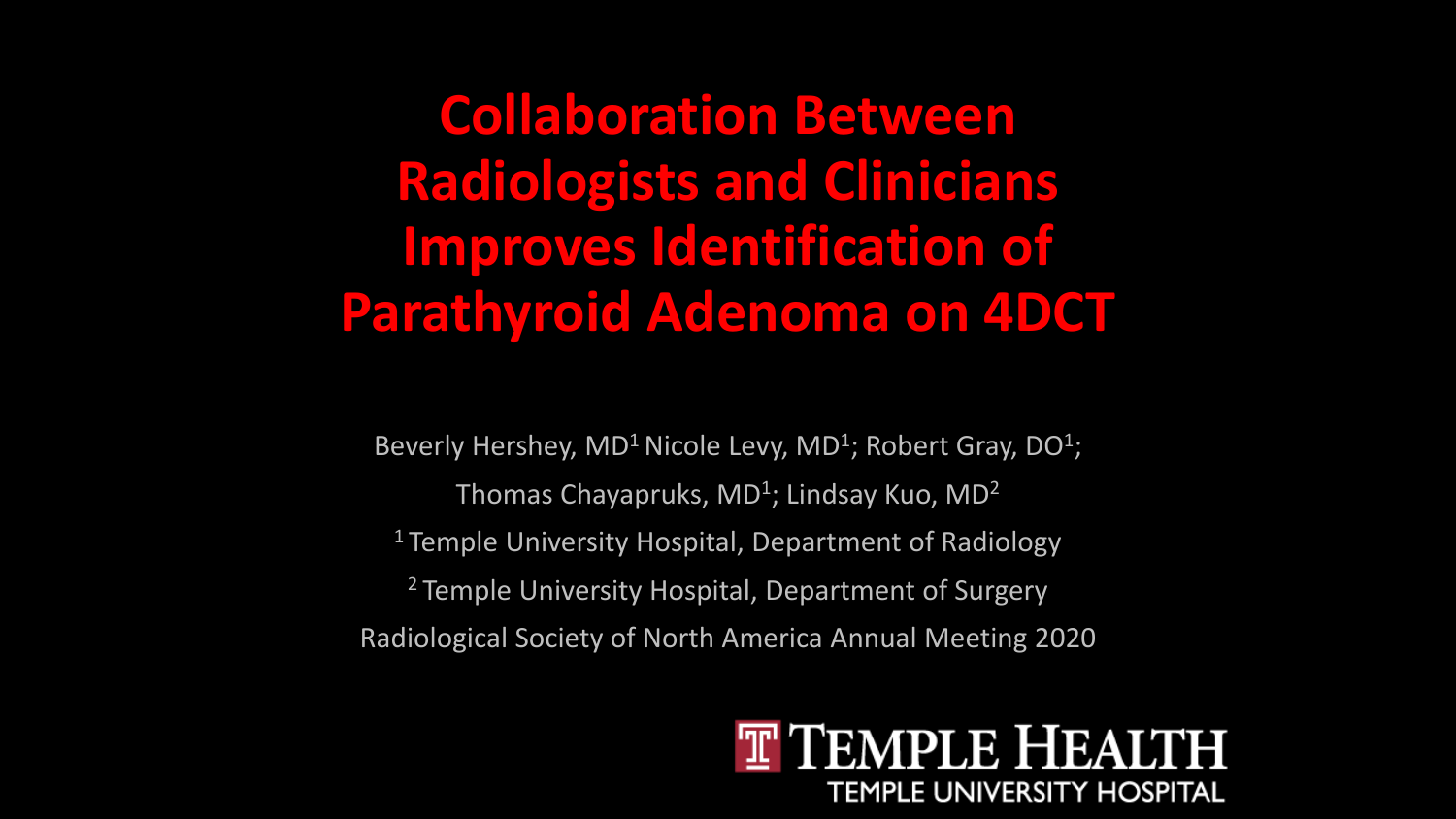## BACKGROUND

- Prior to December 2017, 4DCT rarely ordered at our institution
- Following hire of surgeon with subspecialty training in endocrine surgery, we experienced an increase in orders for 4DCT
- In reviewing preoperative and postoperative scans with the surgeon, we quickly became aware of our low sensitivity in identifying PTH adenoma compared to 93% published in the literature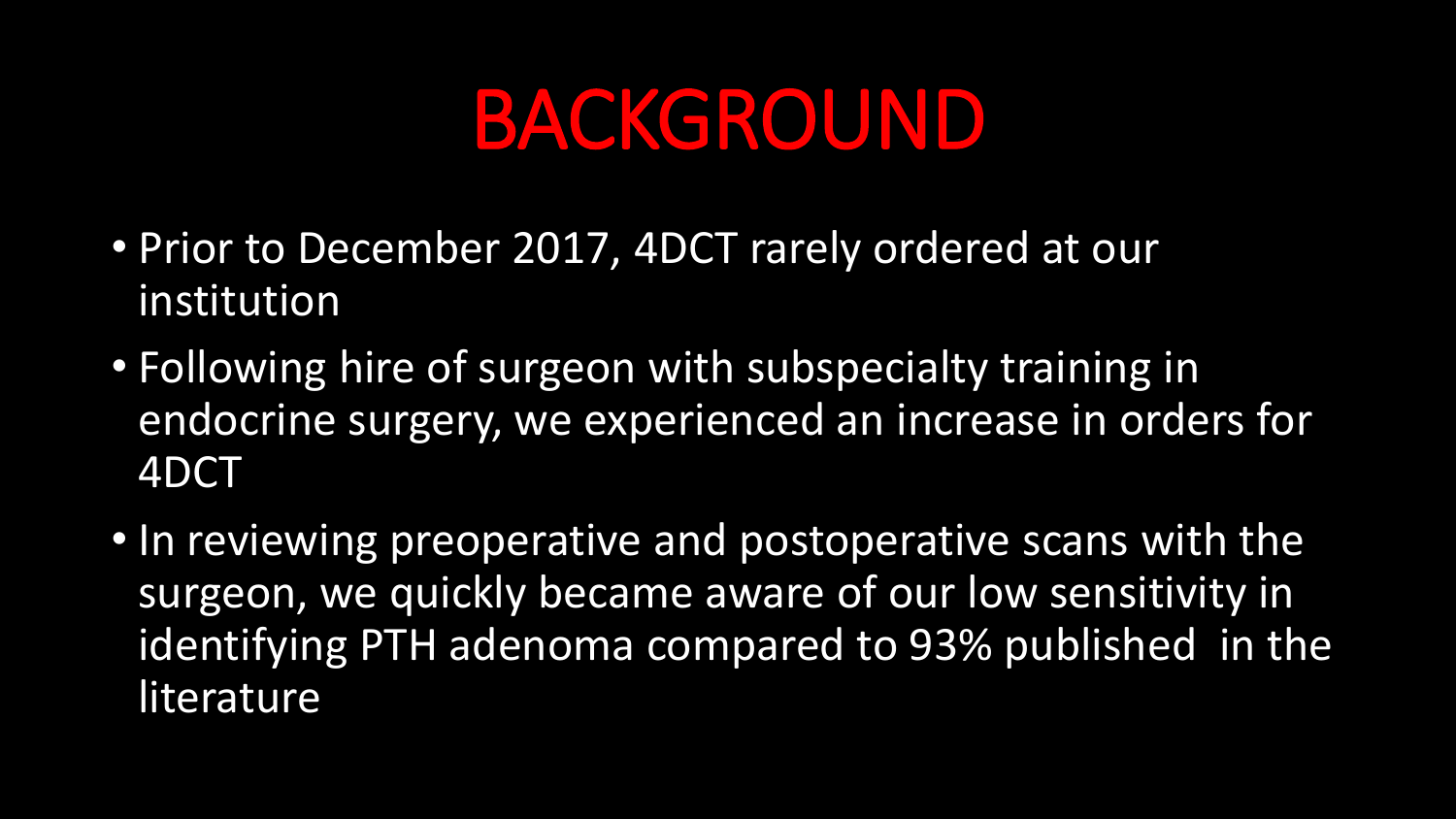## PURPOSE

#### PLAN objective: improve detection of PTH adenoma by 4DCT

Prediction: review with surgeon will increase sensitivity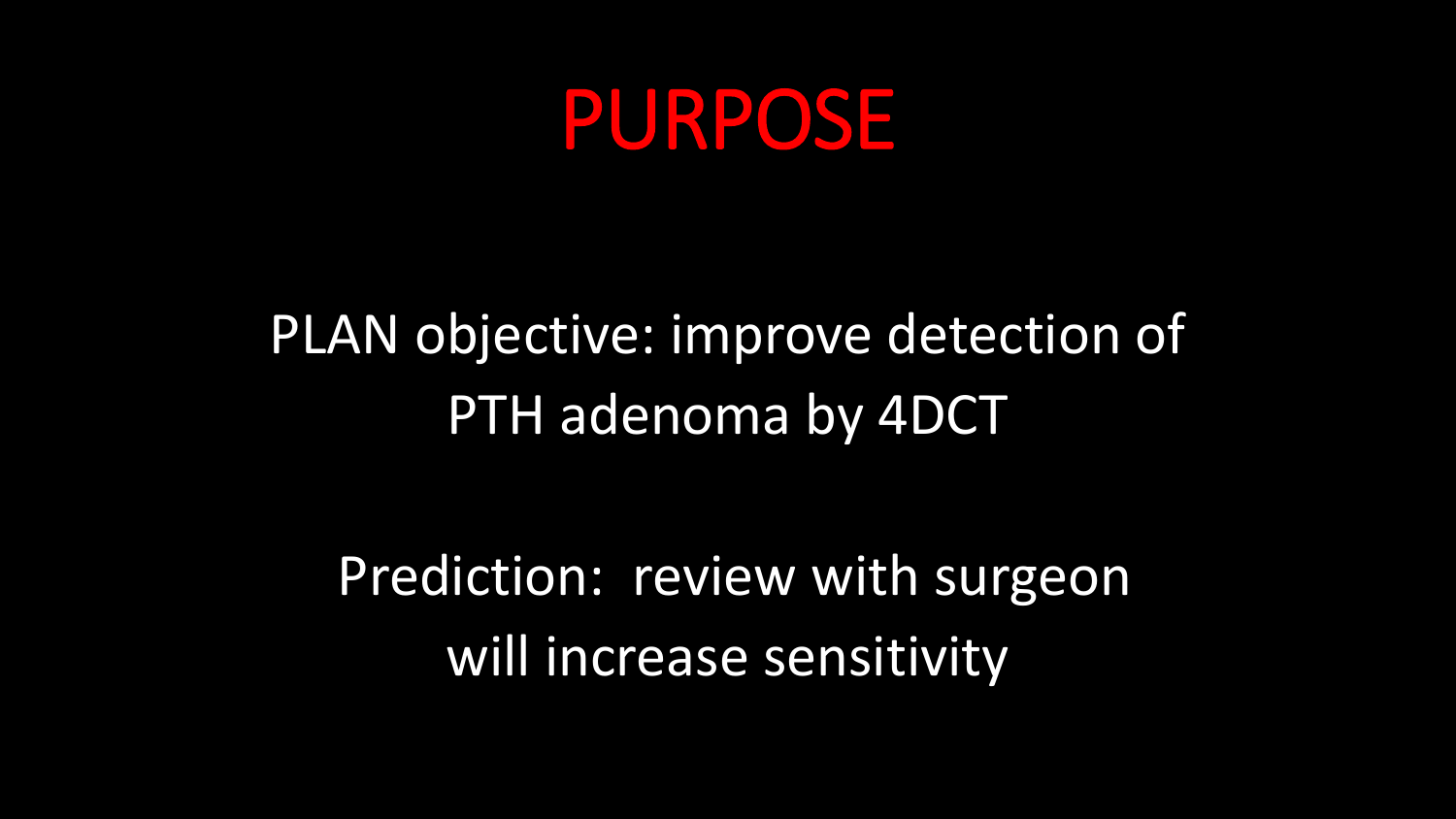## METHODOLOGY

- Use PDSA methodology to improve identification of PTH adenomas
- Retrospective review performed following institutional IRB waiver
- Initial cycle: 7 patients scanned prior to review with surgeon from December 2017 to September 2018 with comparison of radiologists' report to surgical notes and surgical pathology from Epic records
- Second cycle (DO): 30 scans performed between September 2018 and December 2019 with preoperative review of 4DCT with surgeon, in addition to surgical notes and surgical pathology from Epic records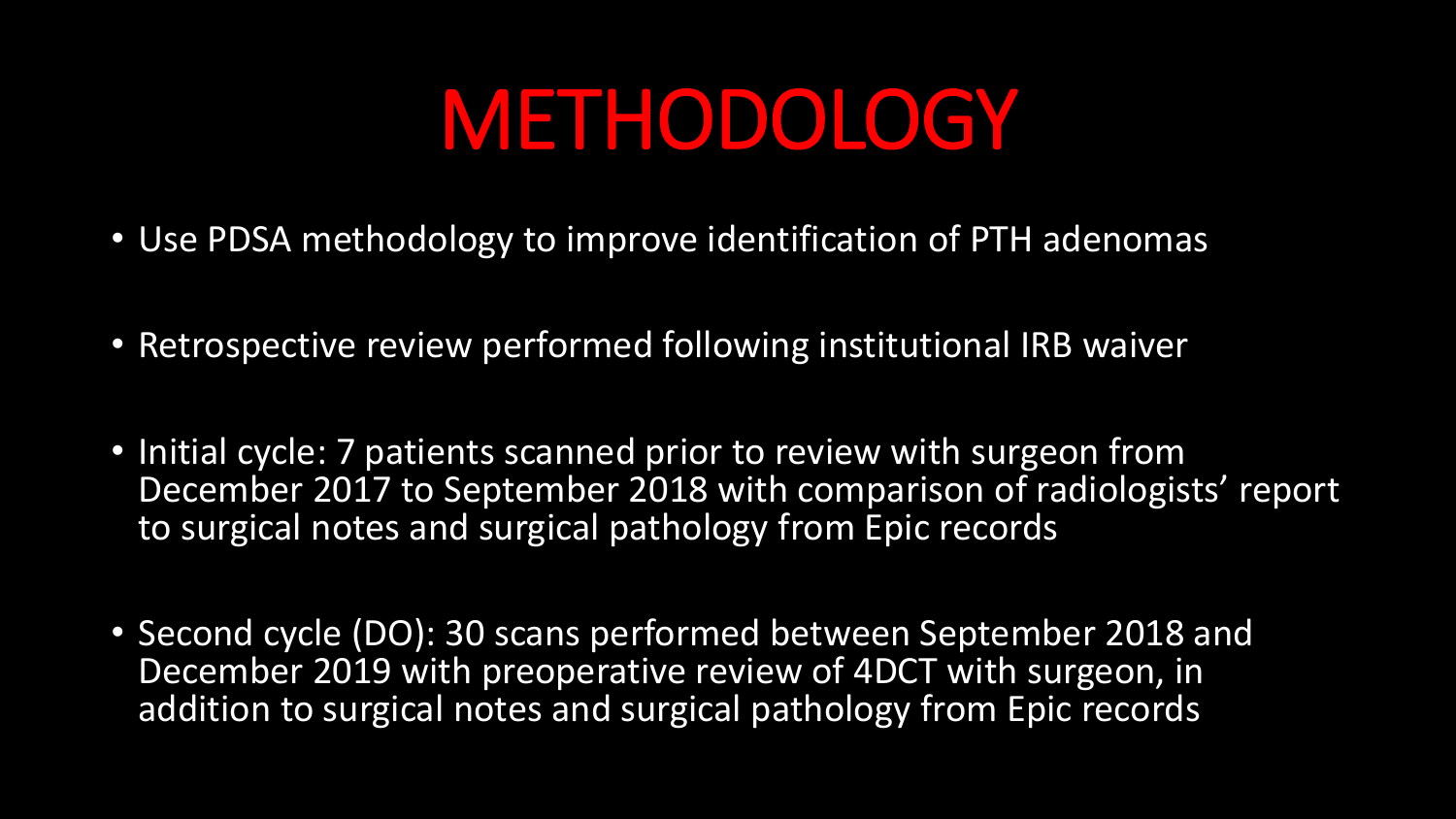#### Data pre and post intervention

|                                                | # patients | % sensitivity for<br>laterality |
|------------------------------------------------|------------|---------------------------------|
| Radiologist<br>alone                           |            | 43                              |
| <b>Radiologist with</b><br>surgeon<br>feedback | 30         | 87                              |

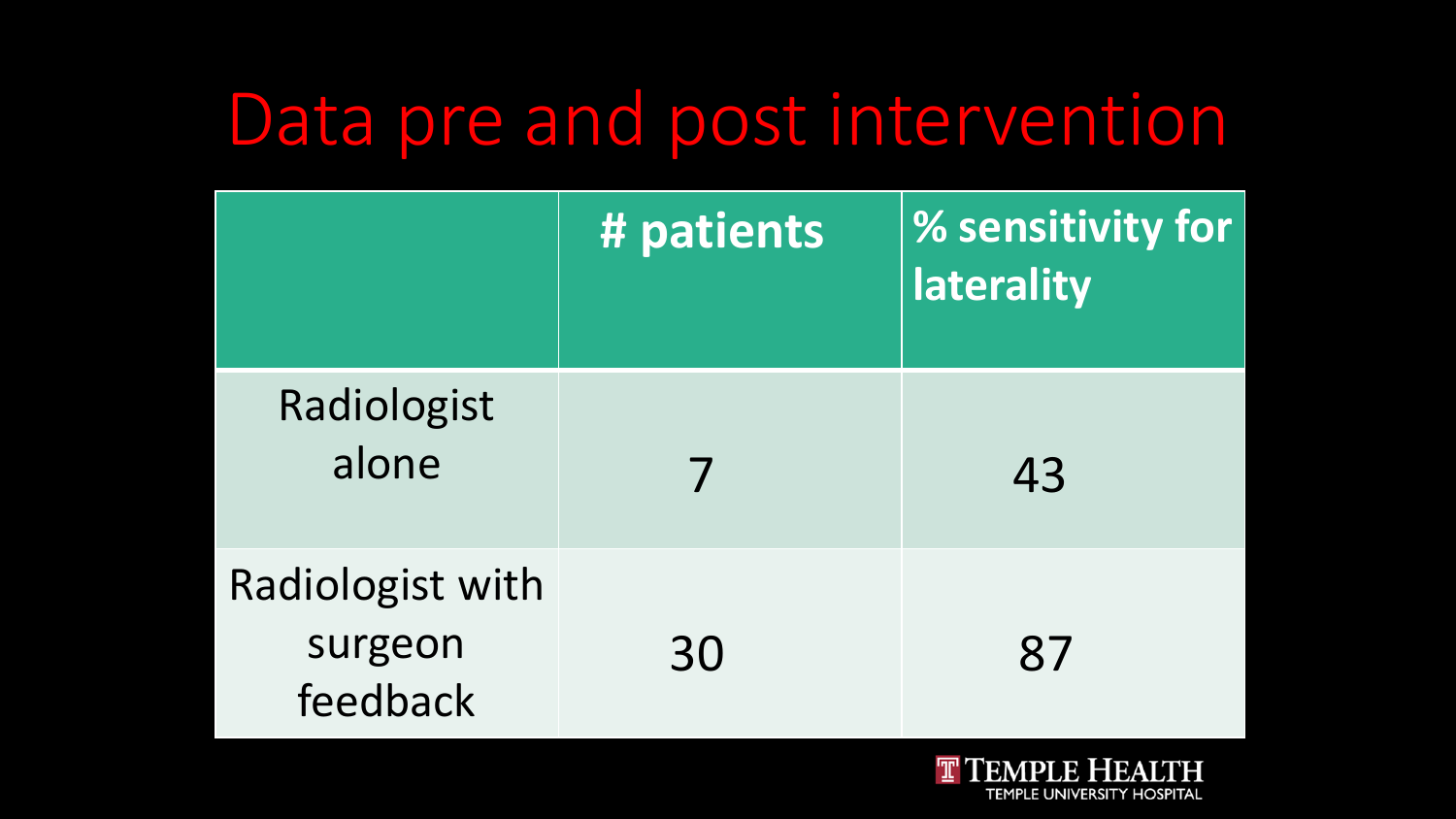## 4DCT scan review

• Scans reviewed for:

presence or absence of one or multiple candidate lesions lesion laterality location and size lesion enhancement characteristics identification of polar vessel

presence and type of factors limiting evaluation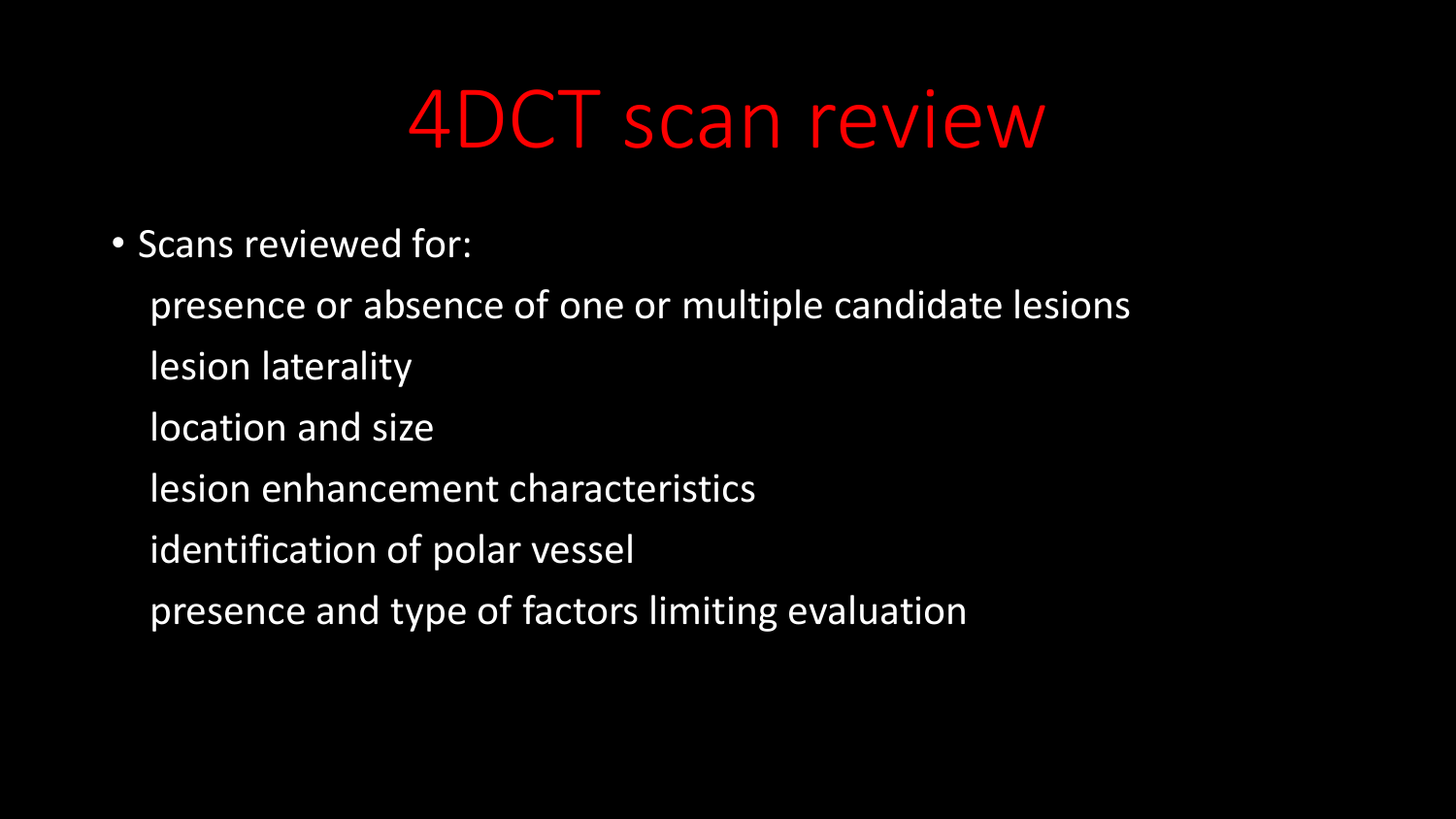

- Initial study cycle: 43% sensitivity in lateralizing candidate lesions by radiologists alone
- Second cycle: 73% sensitivity for lesion laterality by radiologists alone, increasing to 87% in review with surgeon
- Correlation with surgeon feedback and operative results lead to identification of lesions that did not demonstrate classic imaging features of marked contrast enhancement on arterial phase imaging with washout on delayed images, identification of a polar artery, or those obscured by artifact or located posterior to a thyroid mass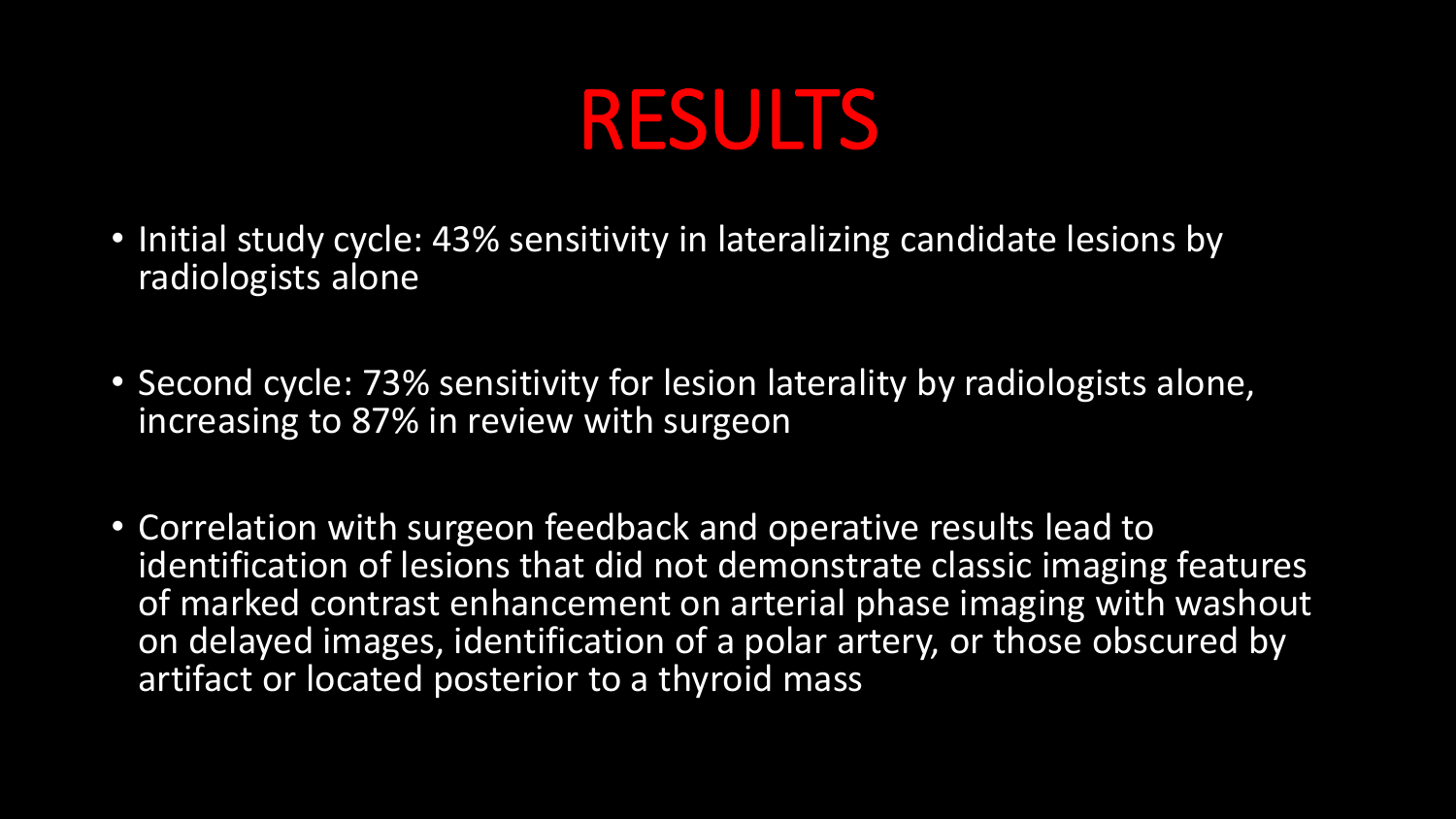# Summary of PDSA cycle

Changes for next cycle: reduce artifacts limiting PTH adenoma detection by 4DCT

What was learned? Sensitivity of PTH adenoma detection by radiologist increased two fold by collaborating with surgeon



Objective: improve detection of PTH adenoma by 4DCT Prediction: review with surgeon will increase sensitivity

Collect and analyze data for identification of PTH adenoma by review of 4DCT with surgeon and comparison to surgical results

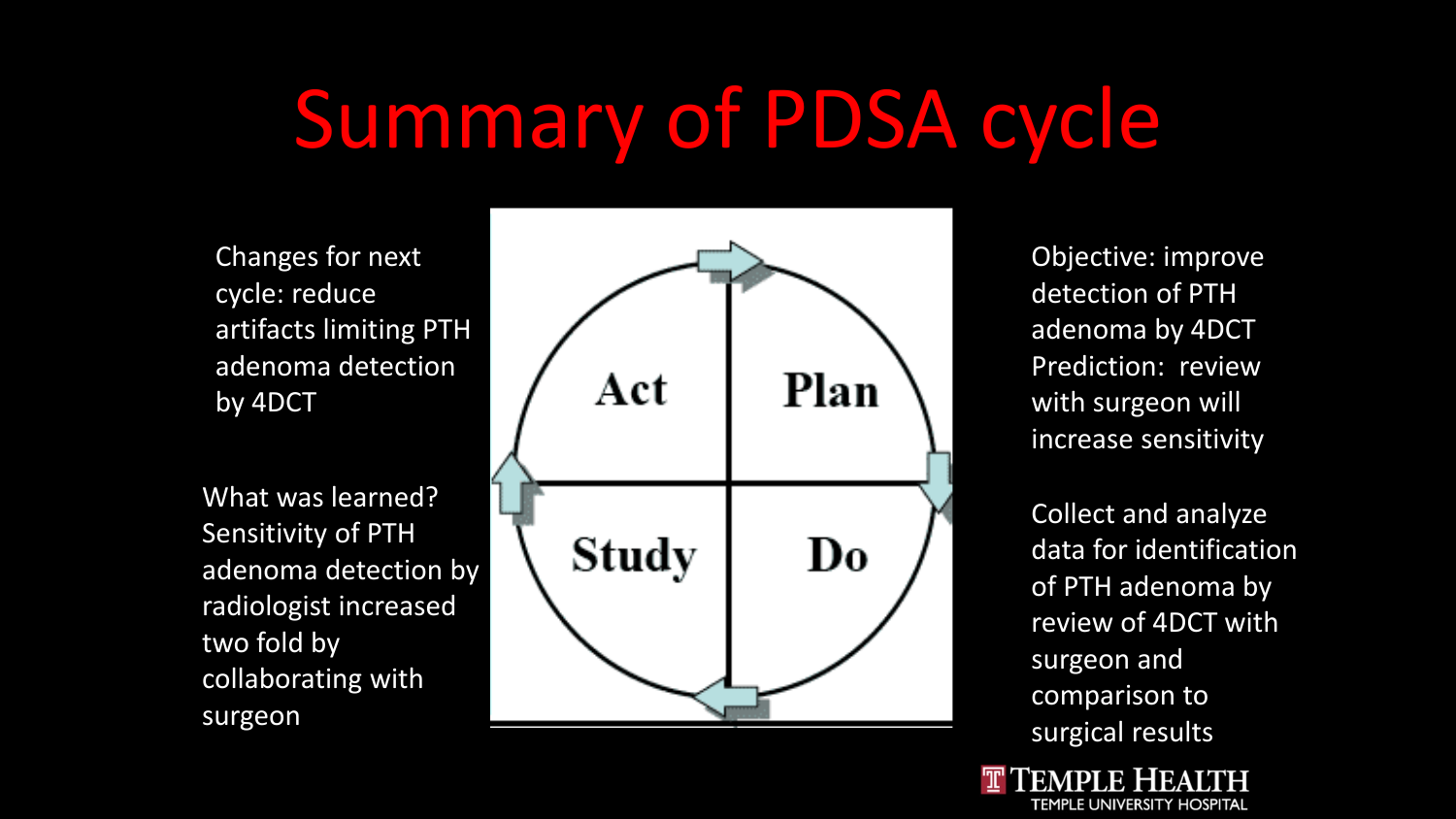## CONCLUSION

• Clinical feedback aids in increasing radiologists' sensitivity of interpretation of 4DCT in identifying parathyroid adenomas

• Clinical feedback is essential in quality improvement of radiology results reporting of candidate lesions